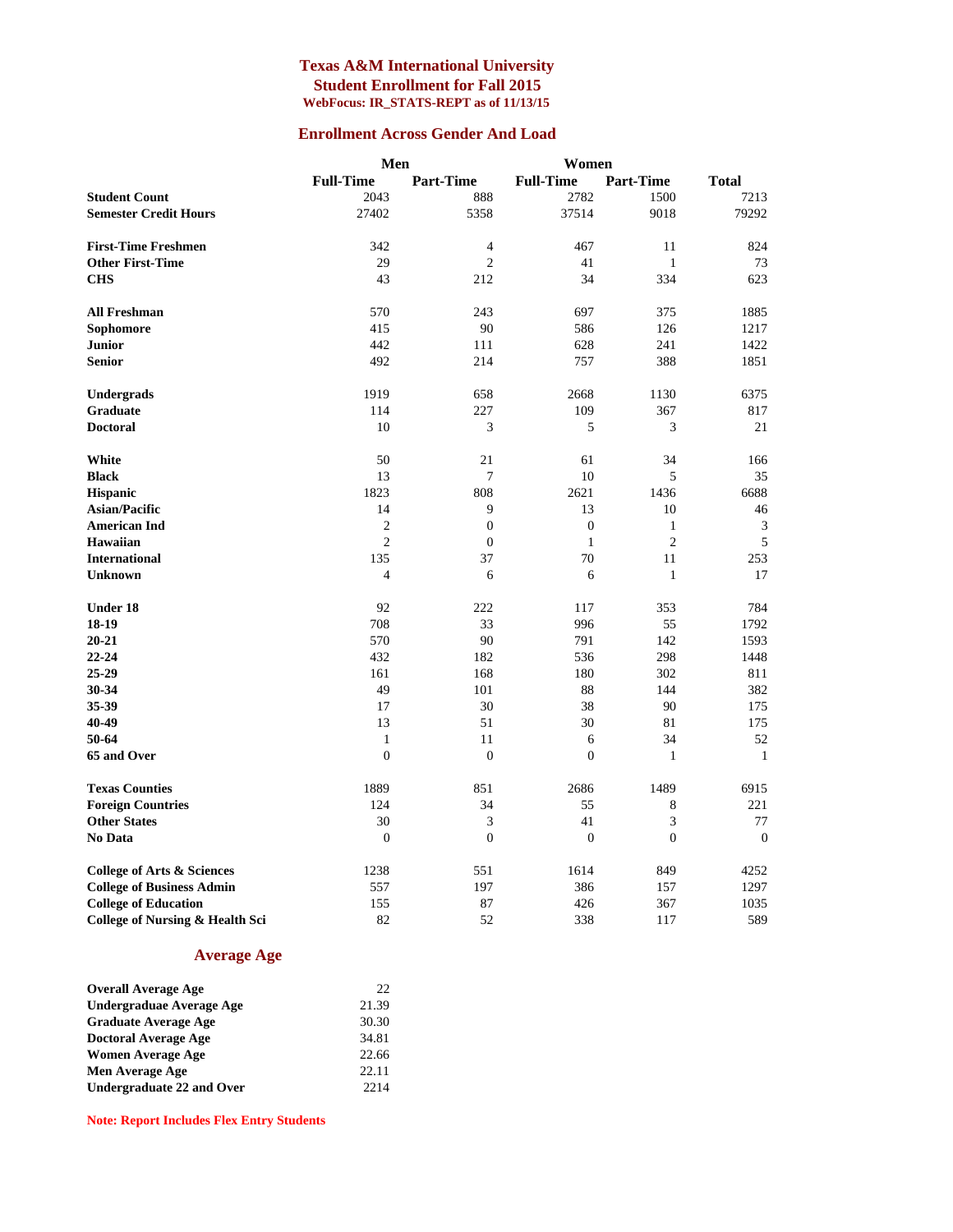## **Enrollment Across Ethnicity for Fall 2015**

|                                        | <b>AmInd</b>          | <b>Asian</b>     | <b>Blck</b>      | Haw                              | <b>Hsp</b>   | Int              | Unk                          | Wht              | <b>Total</b>     |
|----------------------------------------|-----------------------|------------------|------------------|----------------------------------|--------------|------------------|------------------------------|------------------|------------------|
| <b>Student Count</b>                   | 3                     | 46               | 35               | 5                                | 6688         | 253              | 17                           | 166              | 7213             |
| <b>Semester Credit Hours</b>           | 28                    | 494              | 414              | 48                               | 73428        | 2889             | 158                          | 1833             | 79292            |
| Women                                  |                       |                  |                  |                                  |              |                  |                              |                  |                  |
|                                        | 1                     | 23               | 15               | 3                                | 4057         | 81               | $\tau$                       | 95               | 4282             |
| Men                                    | $\overline{2}$        | 23               | 20               | $\overline{2}$                   | 2631         | 172              | 10                           | 71               | 2931             |
| <b>Full Time</b>                       | $\overline{c}$        | 27               | 23               | $\mathfrak{Z}$                   | 4444         | 205              | 10                           | 111              | 4825             |
| <b>Part Time</b>                       | $\mathbf{1}$          | 19               | 12               | $\sqrt{2}$                       | 2244         | 48               | 7                            | 55               | 2388             |
| <b>First-Time Freshmen</b>             | $\boldsymbol{0}$      | $\sqrt{2}$       | 3                | $\boldsymbol{0}$                 | 783          | 16               | $\mathbf{1}$                 | 19               | 824              |
| <b>Other First-Time</b>                | $\boldsymbol{0}$      | $\mathbf{1}$     | $\boldsymbol{0}$ | $\boldsymbol{0}$                 | 71           | $\boldsymbol{0}$ | $\boldsymbol{0}$             | $\mathbf{1}$     | 73               |
| <b>CHS</b>                             | 1                     | 6                | $\boldsymbol{0}$ | 3                                | 586          | $\mathbf{1}$     | 6                            | 20               | 623              |
|                                        |                       |                  |                  |                                  |              |                  |                              |                  |                  |
| <b>All Freshman</b>                    | $\overline{c}$        | 9                | 3                | 3                                | 1776         | 34               | $\,8\,$                      | 50               | 1885             |
| Sophomore                              | $\boldsymbol{0}$      | 7                | 5                | 1                                | 1159         | 23               | $\boldsymbol{0}$             | 22               | 1217             |
| <b>Junior</b>                          | 1                     | 5                | 5                | $\boldsymbol{0}$                 | 1351         | 27               | $\mathbf{1}$                 | 32               | 1422             |
| <b>Senior</b>                          | $\boldsymbol{0}$      | 10               | 11               | $\mathbf{1}$                     | 1745         | 36               | $\,8\,$                      | 40               | 1851             |
| <b>Undergrad Full-Time</b>             | 2                     | 22               | 21               | $\mathfrak{Z}$                   | 4313         | 112              | 10                           | 104              | 4587             |
| <b>Undergrad Part-Time</b>             | $\mathbf{1}$          | 9                | 3                | $\mathfrak 2$                    | 1718         | $\,8\,$          | $\tau$                       | 40               | 1788             |
| <b>Graduate Full-Time</b>              | $\boldsymbol{0}$      | 3                | $\overline{c}$   | $\boldsymbol{0}$                 | 129          | 84               | $\boldsymbol{0}$             | 5                | 223              |
| <b>Graduate Part-Time</b>              | $\boldsymbol{0}$      | $\overline{9}$   | 8                | $\boldsymbol{0}$                 | 523          | 40               | $\boldsymbol{0}$             | 14               | 594              |
| <b>Doctoral Full-Time</b>              | $\boldsymbol{0}$      | $\sqrt{2}$       | $\boldsymbol{0}$ | $\boldsymbol{0}$                 | $\sqrt{2}$   | $\overline{9}$   | $\boldsymbol{0}$             | $\boldsymbol{2}$ | 15               |
| <b>Doctoral Part-Time</b>              | $\boldsymbol{0}$      | $\mathbf{1}$     | $\mathbf{1}$     | $\boldsymbol{0}$                 | 3            | $\boldsymbol{0}$ | $\boldsymbol{0}$             | $\mathbf{1}$     | 6                |
| <b>Under 18</b>                        | 1                     | $\tau$           | $\boldsymbol{0}$ | 3                                | 737          | 7                | 6                            | 23               | 784              |
| 18-19                                  | 1                     | $\boldsymbol{7}$ | 5                | $\boldsymbol{0}$                 | 1708         | 33               | $\sqrt{2}$                   | 36               | 1792             |
| $20 - 21$                              | $\boldsymbol{0}$      | $\boldsymbol{7}$ | 8                | 1                                | 1507         | 38               | $\mathbf{1}$                 | 31               | 1593             |
| $22 - 24$                              | 1                     | 11               | 7                | $\overline{0}$                   | 1318         | 76               | 6                            | 29               | 1448             |
| 25-29                                  | $\boldsymbol{0}$      | 3                | 6                | $\boldsymbol{0}$                 | 710          | 71               | $\boldsymbol{2}$             | 19               | 811              |
| 30-34                                  | $\boldsymbol{0}$      | 3                | 4                | $\boldsymbol{0}$                 | 349          | 18               | $\boldsymbol{0}$             | $\,8$            | 382              |
| 35-39                                  | $\boldsymbol{0}$      | 3                | $\mathbf{1}$     | $\mathbf{1}$                     | 160          | $\overline{4}$   | $\boldsymbol{0}$             | 6                | 175              |
| 40-49                                  | $\boldsymbol{0}$      | 5                | 4                | $\boldsymbol{0}$                 | 152          | 5                | $\boldsymbol{0}$             | 9                | 175              |
| 50-64                                  | $\boldsymbol{0}$      | $\boldsymbol{0}$ | $\boldsymbol{0}$ | $\boldsymbol{0}$                 | 46           | $\mathbf{1}$     | $\boldsymbol{0}$             | 5                | 52               |
| 65 and Over                            | $\boldsymbol{0}$      | $\boldsymbol{0}$ | $\mathbf{0}$     | $\mathbf{0}$                     | $\mathbf{1}$ | $\boldsymbol{0}$ | $\mathbf{0}$                 | $\mathbf{0}$     | $\mathbf{1}$     |
| <b>Texas Counties</b>                  | 3                     | 40               | 22               | 3                                | 6648         | 42               | 15                           | 142              | 6915             |
| <b>Foreign Countries</b>               | $\boldsymbol{0}$      | $\boldsymbol{0}$ | $\mathbf{0}$     | $\boldsymbol{0}$                 | 11           | 207              | $\mathbf{1}$                 | $\overline{2}$   | 221              |
| <b>Other States</b>                    | $\mathbf{0}$          | 6                | 13               | $\overline{2}$                   | 29           | $\overline{4}$   | $\mathbf{1}$                 | 22               | 77               |
| No Data                                | $\mathbf{0}$          | $\boldsymbol{0}$ | $\mathbf{0}$     | $\mathbf{0}$                     | $\mathbf{0}$ | $\boldsymbol{0}$ | $\mathbf{0}$                 | $\mathbf{0}$     | $\boldsymbol{0}$ |
| <b>College of Arts &amp; Sciences</b>  | 2                     | 21               | 15               | 5                                | 4031         | 61               | 13                           | 104              | 4252             |
| <b>College of Business Admin</b>       |                       | $\overline{9}$   | $\,8\,$          |                                  | 1070         | 173              |                              | 34               |                  |
| <b>College of Education</b>            | 1<br>$\boldsymbol{0}$ | $\,8\,$          | 10               | $\boldsymbol{0}$<br>$\mathbf{0}$ | 987          | $\,8\,$          | $\sqrt{2}$                   | 21               | 1297<br>1035     |
| <b>College of Nurs &amp; HealthSci</b> | $\boldsymbol{0}$      | $\,8\,$          | $\overline{2}$   | $\boldsymbol{0}$                 | 560          | 11               | $\mathbf{1}$<br>$\mathbf{1}$ | $\tau$           | 589              |
|                                        |                       |                  |                  |                                  |              |                  |                              |                  |                  |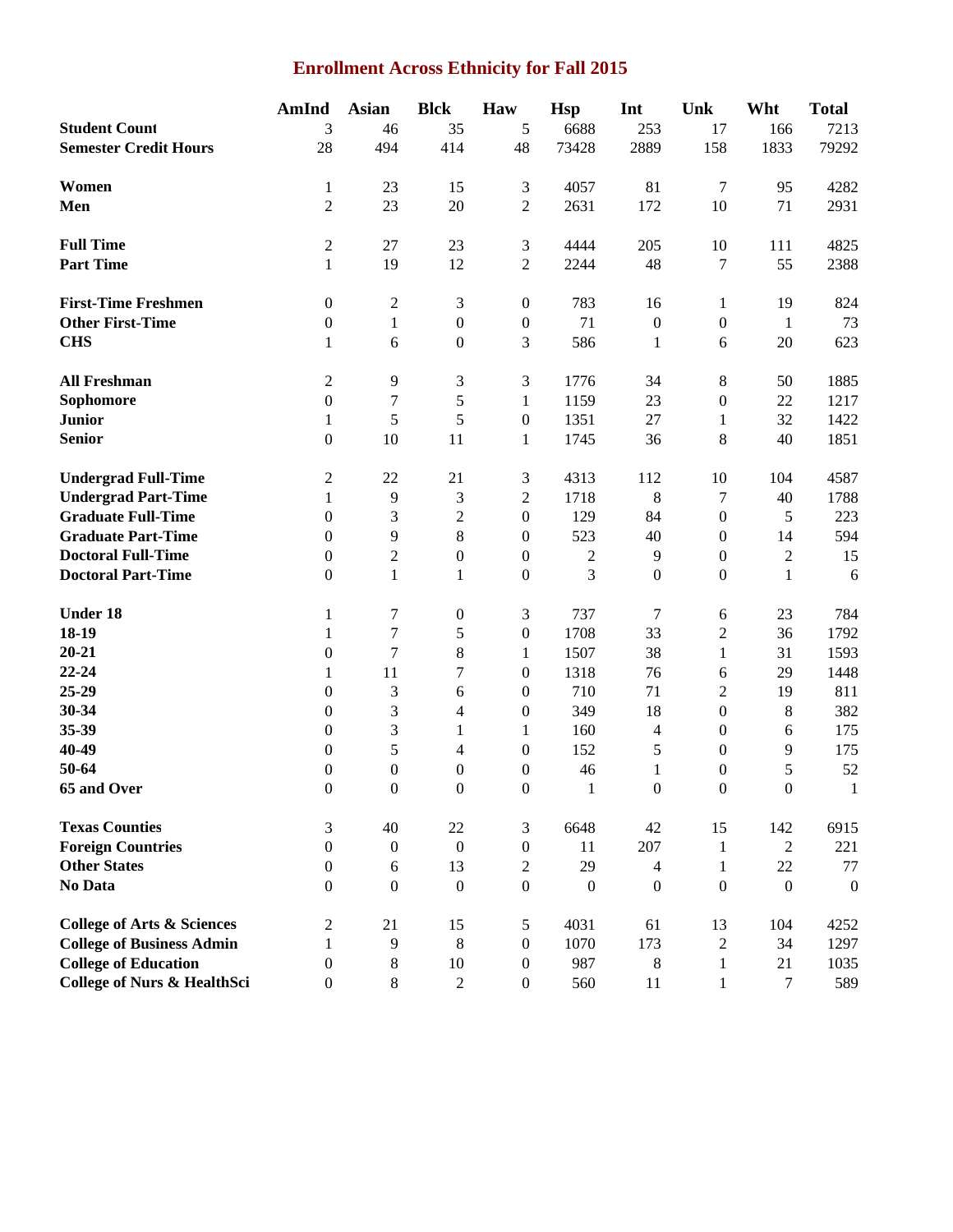### **New Students Under 30 for Fall 2015**

|                          |     | Men                         | Women                                          |     |       |
|--------------------------|-----|-----------------------------|------------------------------------------------|-----|-------|
|                          |     |                             | <b>Full-Time Part-Time Full-Time Part-Time</b> |     | Total |
| <b>Student Type</b>      |     |                             |                                                |     |       |
| First Time Freshman      | 371 | 6                           | 507                                            | 12  | 896   |
| Graduate                 | 43  | 37                          | 21                                             | 38  | 139   |
| Transfer                 | 111 | 50                          | 186                                            | 107 | 454   |
| <b>Transfer Freshman</b> | 9   | $\mathcal{D}_{\mathcal{L}}$ | 9                                              |     | 20    |
| <b>Total</b>             | 534 | 95                          | 723                                            | 157 | 1509  |

### **Enrollment Across 1st Generation**

|               | 1st-Gen |     | No Data Not 1st-Gen | Total |  |  |
|---------------|---------|-----|---------------------|-------|--|--|
| Level         |         |     |                     |       |  |  |
| Doctoral      | 13      |     | 8                   | 21    |  |  |
| Graduate      | 467     | 80  | 270                 | 817   |  |  |
| Undergraduate | 3789    | 165 | 2421                | 6375  |  |  |
| <b>Total</b>  | 4269    | 245 | 2699                | 7213  |  |  |

## **Enrollment by Student College**

|              |     |            |     |           |      |           |          |            | <b>Total</b>    |
|--------------|-----|------------|-----|-----------|------|-----------|----------|------------|-----------------|
| College      | CHS | <b>FFR</b> | FR  | <b>SO</b> | JR   | <b>SR</b> | GR       | <b>PHD</b> | <b>Students</b> |
| AS           | 623 | 522        | 279 | 757       | 767  | 1028      | 274      |            | 4252            |
| <b>BA</b>    | 0   | 144        | 80  | 155       | 260  | 353       | 286      | 19         | 1297            |
| ED           | 0   | 100        | 42  | 118       | 239  | 319       | 217      | 0          | 1035            |
| <b>NH</b>    | 0   | 130        | 35  | 127       | 134  | 124       | 40       | 0          | 589             |
| <b>UC</b>    |     |            |     |           | Q    | 27        | $\Omega$ | $\Omega$   | 40              |
| <b>Total</b> | 623 | 897        | 438 | 1158      | 1409 | 1851      | 817      | 21         | 7213            |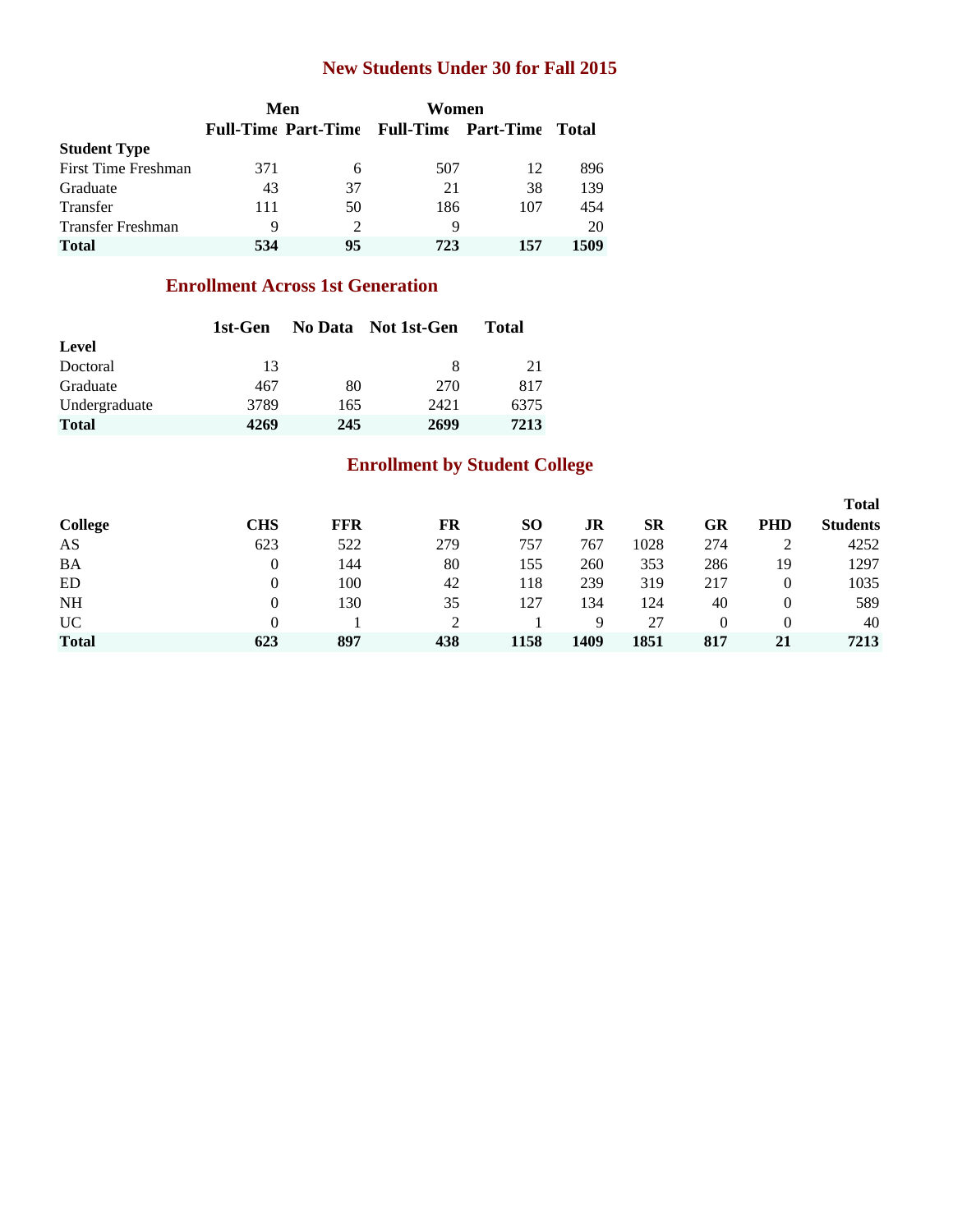# **Enrollment Level and College Across Ethnicity for Fall 2015**

|                                    |           | AmInd                   | <b>Asian</b> | <b>Blck</b>    | Haw         | <b>Hsp</b> | Int            | Unk      | Wht                     | <b>Total</b> |
|------------------------------------|-----------|-------------------------|--------------|----------------|-------------|------------|----------------|----------|-------------------------|--------------|
| Level                              | Col       |                         |              |                |             |            |                |          |                         |              |
| Undergraduate                      | AS        | $\mathfrak{2}$          | 17           | 11             | 5           | 3780       | 53             | 13       | 95                      | 3976         |
|                                    | BA        | 1                       | 3            | 1              |             | 907        | 50             | 2        | 28                      | 992          |
|                                    | ED        |                         | 7            | 10             |             | 777        | 8              | 1        | 15                      | 818          |
|                                    | <b>NH</b> |                         | 4            | $\overline{2}$ |             | 527        | 9              | 1        | 6                       | 549          |
|                                    | <b>UC</b> |                         |              |                |             | 40         |                |          |                         | 40           |
| <i><b>*Total Undergraduate</b></i> |           | $\overline{\mathbf{3}}$ | 31           | 24             | 5           | 6031       | 120            | 17       | 144                     | 6375         |
| Graduate                           | AS        |                         | 4            | $\overline{4}$ |             | 249        | 8              |          | 9                       | 274          |
|                                    | BA        |                         | 3            | 6              |             | 160        | 114            |          | 3                       | 286          |
|                                    | ED        |                         |              |                |             | 210        |                |          | 6                       | 217          |
|                                    | NH        |                         | 4            |                |             | 33         | $\overline{2}$ |          | 1                       | 40           |
| <i><b>*Total Graduate</b></i>      |           | $\bf{0}$                | 12           | 10             | $\mathbf 0$ | 652        | 124            | $\bf{0}$ | 19                      | 817          |
| Doctoral                           | AS        |                         |              |                |             | 2          |                |          |                         | 2            |
|                                    | BA        |                         | 3            | 1              |             | 3          | 9              |          | 3                       | 19           |
| <i><b>*Total Doctoral</b></i>      |           | $\bf{0}$                | 3            |                | $\bf{0}$    | 5          | 9              | $\bf{0}$ | $\overline{\mathbf{3}}$ | 21           |
| <b>TOTAL</b>                       |           | 3                       | 46           | 35             | 5           | 6688       | 253            | 17       | 166                     | 7213         |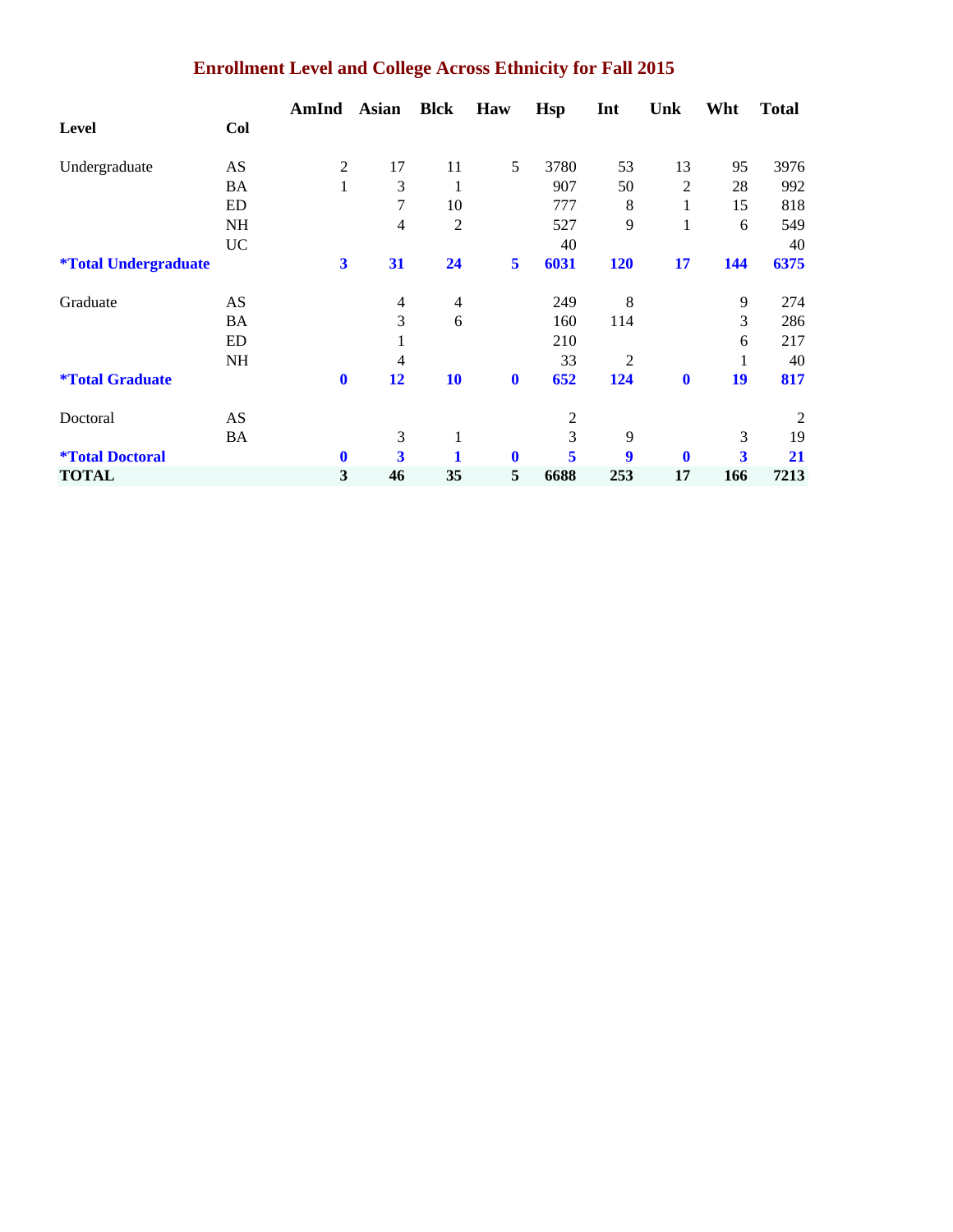#### **Enrollment Across Residence for Fall 2015**

|                                            | <b>Frgn Ctries</b> | <b>Oth States</b> | <b>Texas</b> | <b>Total</b> |
|--------------------------------------------|--------------------|-------------------|--------------|--------------|
| <b>Student Count</b>                       | 221                | 77                | 6915         | 7213         |
| <b>Semester Credit Hours</b>               | 2530               | 1106              | 75656        | 79292        |
|                                            |                    |                   |              |              |
| Women                                      | 63                 | 44                | 4175         | 4282         |
| Men                                        | 158                | 33                | 2740         | 2931         |
|                                            |                    |                   |              |              |
| <b>Full Time</b>                           | 179                | 71                | 4575         | 4825         |
| <b>Part Time</b>                           | 42                 | 6                 | 2340         | 2388         |
|                                            |                    |                   |              |              |
| <b>First-Time Freshmen</b>                 | 18                 | $\tau$            | 799          | 824          |
| <b>Other First-Time</b>                    | $\boldsymbol{0}$   | $\boldsymbol{0}$  | 73           | 73           |
| <b>CHS</b>                                 | $\boldsymbol{0}$   | $\boldsymbol{0}$  | 623          | 623          |
|                                            |                    |                   |              |              |
| <b>All Freshman</b>                        | 35                 | 14                | 1836         | 1885         |
| Sophomore                                  | 18                 | 11                | 1188         | 1217         |
| <b>Junior</b>                              | 20                 | 19                | 1383         | 1422         |
|                                            |                    |                   |              | 1851         |
| <b>Senior</b>                              | 22                 | 25                | 1804         |              |
|                                            |                    |                   |              |              |
| <b>Undergrad Full-Time</b>                 | 92                 | 67                | 4428         | 4587         |
| <b>Undergrad Part-Time</b>                 | 3                  | $\overline{2}$    | 1783         | 1788         |
| <b>Graduate Full-Time</b>                  | 79                 | 3                 | 141          | 223          |
| <b>Graduate Part-Time</b>                  | 39                 | 3                 | 552          | 594          |
| <b>Doctoral Full-Time</b>                  | $\,8\,$            | $\mathbf{1}$      | 6            | 15           |
| <b>Doctoral Part-Time</b>                  | $\boldsymbol{0}$   | $\mathbf{1}$      | 5            | 6            |
|                                            |                    |                   |              |              |
| White                                      | $\mathfrak{2}$     | 22                | 142          | 166          |
| <b>Black</b>                               | $\mathbf{0}$       | 13                | 22           | 35           |
| <b>Hispanic</b>                            | 11                 | 29                | 6648         | 6688         |
| <b>Asian/Pacific</b>                       | $\boldsymbol{0}$   | 6                 | 40           | 46           |
| <b>American Ind</b>                        | $\mathbf{0}$       | $\boldsymbol{0}$  | 3            | 3            |
| <b>International</b>                       | 207                | $\overline{4}$    | 42           | 253          |
| <b>Unknown</b>                             | 1                  | $\mathbf{1}$      | 15           | 17           |
|                                            |                    |                   |              |              |
| <b>Under 18</b>                            | $\tau$             | $\mathbf{1}$      | 776          | 784          |
| 18-19                                      | 30                 | 17                | 1745         | 1792         |
| $20 - 21$                                  | 27                 | 29                | 1537         | 1593         |
| $22 - 24$                                  | 66                 | 20                | 1362         | 1448         |
| 25-29                                      | 68                 | $\overline{4}$    | 739          | 811          |
| 30-34                                      | 15                 | $\mathbf{2}$      | 365          | 382          |
| 35-39                                      | $\overline{4}$     | $\mathbf{2}$      | 169          | 175          |
| 40-49                                      | 4                  | $\mathbf{1}$      | 170          | 175          |
| 50-64                                      | $\boldsymbol{0}$   | 1                 | 51           | 52           |
| 65 and Over                                | $\boldsymbol{0}$   | $\boldsymbol{0}$  | 1            | 1            |
|                                            |                    |                   |              |              |
| <b>College of Arts &amp; Sciences</b>      | 49                 | 37                | 4166         | 4252         |
| <b>College of Business Admin</b>           | 161                | 18                | 1118         | 1297         |
| <b>College of Education</b>                | $\,8\,$            | 21                | 1006         | 1035         |
| <b>College of Nursing &amp; Health Sci</b> | $\mathfrak{Z}$     | $\mathbf{1}$      | 585          | 589          |
|                                            |                    |                   |              |              |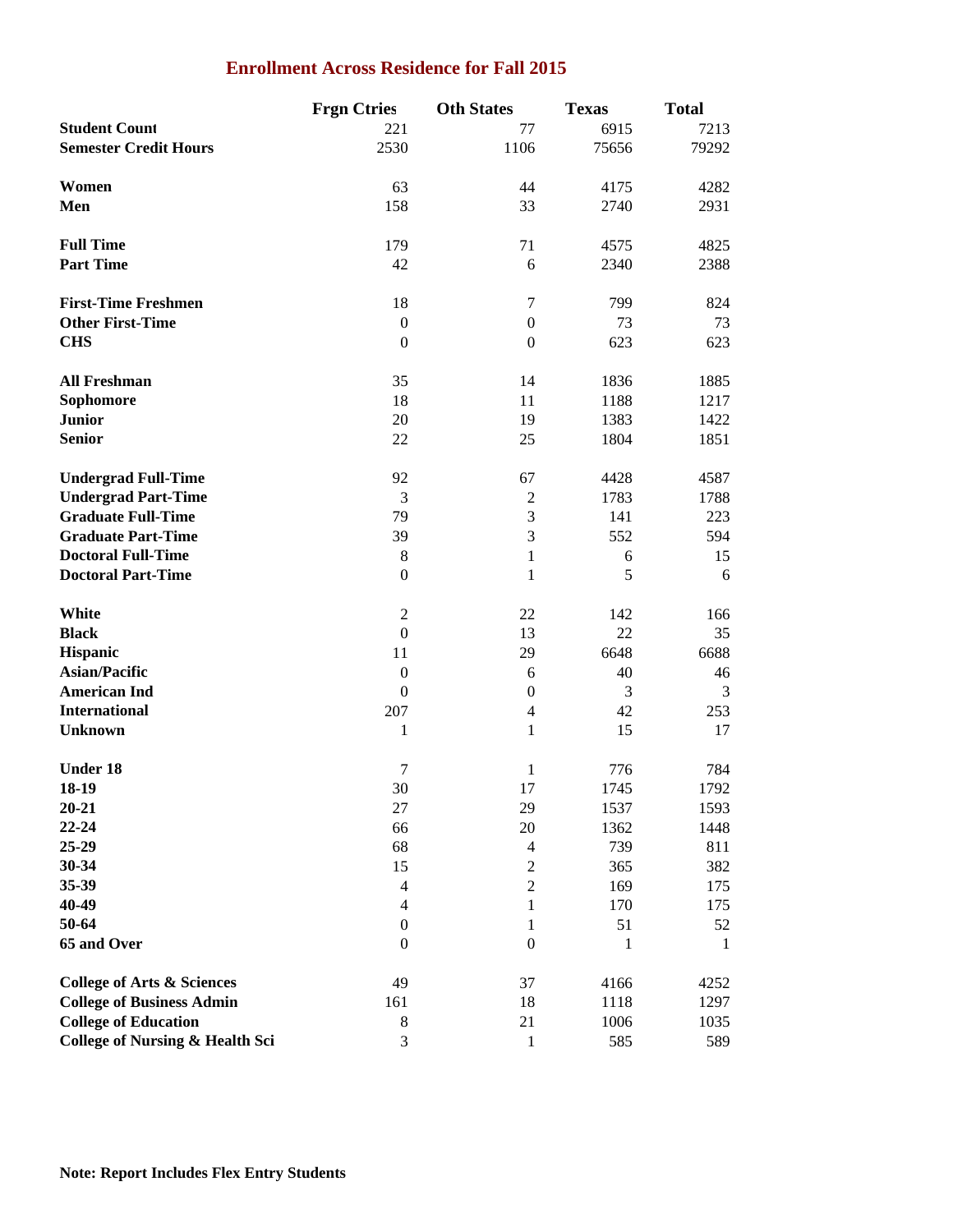## **Enrollment by Student Type for Fall 2015**

|                         |                                        | <b>FR</b>               | SO <sub>1</sub>       | <b>JR</b>        | <b>SR</b>      | <b>GR</b>        | DR               | <b>TOTAL</b>   |
|-------------------------|----------------------------------------|-------------------------|-----------------------|------------------|----------------|------------------|------------------|----------------|
| <b>College</b>          | <b>Student Type</b>                    |                         |                       |                  |                |                  |                  |                |
| AS                      | <b>Concurrent Enrolled HS</b>          | 623                     | 106                   |                  |                |                  |                  | 729            |
|                         | Continuing                             | 255                     | 544                   | 586              | 952            | 179              | $\overline{2}$   | 2518           |
|                         | <b>First Time Freshman</b>             | 490                     | 28                    | $\overline{4}$   |                |                  |                  | 522            |
|                         | Graduate                               |                         |                       |                  |                | 61               |                  | 61             |
|                         | Readmit Graduate                       |                         |                       |                  |                | 34               |                  | 34             |
|                         | Returning Undergraduate                | 6                       | 29                    | 25               | 63             |                  |                  | 123            |
|                         | Transfer                               | 11                      | 76                    | 156              | 13             |                  |                  | 256            |
|                         | <b>Transfer Freshman</b>               | 7                       | $\overline{2}$        |                  |                |                  |                  | 9              |
| <i><b>*Total AS</b></i> |                                        | 1392                    | 785                   | 771              | 1028           | 274              | $\overline{2}$   | 4252           |
| BA                      | Continuing                             | 63                      | 122                   | 184              | 326            | 189              | 17               | 901            |
|                         | <b>First Time Freshman</b>             | 127                     | 12                    | 5                |                |                  |                  | 144            |
|                         | Graduate                               |                         |                       |                  |                | 80               | 1                | 81             |
|                         | <b>Graduate Doctoral</b>               |                         |                       |                  |                |                  | 1                | -1             |
|                         | Readmit Graduate                       |                         |                       |                  |                | 17               |                  | 17             |
|                         | Returning Undergraduate                | $\overline{4}$          | 5                     | 17               | 19             |                  |                  | 45             |
|                         | Transfer                               | 11                      | 27                    | 59               | 8              |                  |                  | 105            |
|                         | <b>Transfer Freshman</b>               | $\overline{2}$          | $\mathbf{1}$          |                  |                |                  |                  | 3              |
| <i><b>*Total BA</b></i> |                                        | 207                     | 167                   | 265              | 353            | 286              | 19               | 1297           |
| ED                      | Continuing                             | 35                      | 87                    | 183              | 303            | 138              |                  | 746            |
|                         | <b>First Time Freshman</b>             | 94                      | 3                     | 3                |                |                  |                  | 100            |
|                         | Graduate                               |                         |                       |                  |                | 40               |                  | 40             |
|                         | <b>Post Baccalaureate</b>              |                         |                       |                  | $\overline{2}$ |                  |                  | $\overline{2}$ |
|                         | Readmit Graduate                       |                         |                       |                  |                | 39               |                  | 39             |
|                         | Returning Undergraduate                | 3                       | 6                     | 12               | 11             |                  |                  | 32             |
|                         | Transfer                               | $\overline{2}$          | 23                    | 44               | 3              |                  |                  | 72             |
| <i><b>*Total ED</b></i> | <b>Transfer Freshman</b>               | $\overline{c}$<br>136   | $\overline{2}$<br>121 | 242              | 319            | 217              | $\bf{0}$         | 4<br>1035      |
|                         |                                        |                         |                       |                  |                |                  |                  |                |
| NH                      | Continuing                             | 31                      | 93                    | 100              | 110            | 19               |                  | 353            |
|                         | <b>First Time Freshman</b><br>Graduate | 112                     | 16                    | $\mathbf{1}$     | 1              | 21               |                  | 130<br>21      |
|                         | Returning Undergraduate                |                         | $\sqrt{2}$            | $\,8\,$          | $\overline{9}$ |                  |                  | 19             |
|                         | Transfer                               | 1                       | 30                    | 26               | 4              |                  |                  | 61             |
|                         | <b>Transfer Freshman</b>               | 3                       | $\sqrt{2}$            |                  |                |                  |                  | 5              |
| <i><b>*Total NH</b></i> |                                        | 147                     | 143                   | 135              | 124            | 40               | $\mathbf{0}$     | 589            |
| <b>UC</b>               | Continuing                             | $\overline{c}$          |                       | $\sqrt{6}$       | 25             |                  |                  | 33             |
|                         | First Time Freshman                    | $\mathbf{1}$            |                       |                  |                |                  |                  | 1              |
|                         | Returning Undergraduate                |                         |                       |                  | $\overline{2}$ |                  |                  | $\overline{2}$ |
|                         | Transfer                               |                         | $\mathbf{1}$          | 3                |                |                  |                  | $\overline{4}$ |
| <i><b>*Total UC</b></i> |                                        | $\overline{\mathbf{3}}$ | $\mathbf{1}$          | $\boldsymbol{9}$ | 27             | $\boldsymbol{0}$ | $\boldsymbol{0}$ | 40             |
| <b>TOTAL</b>            |                                        | 1885                    | 1217                  | 1422             | 1851           | 817              | 21               | 7213           |